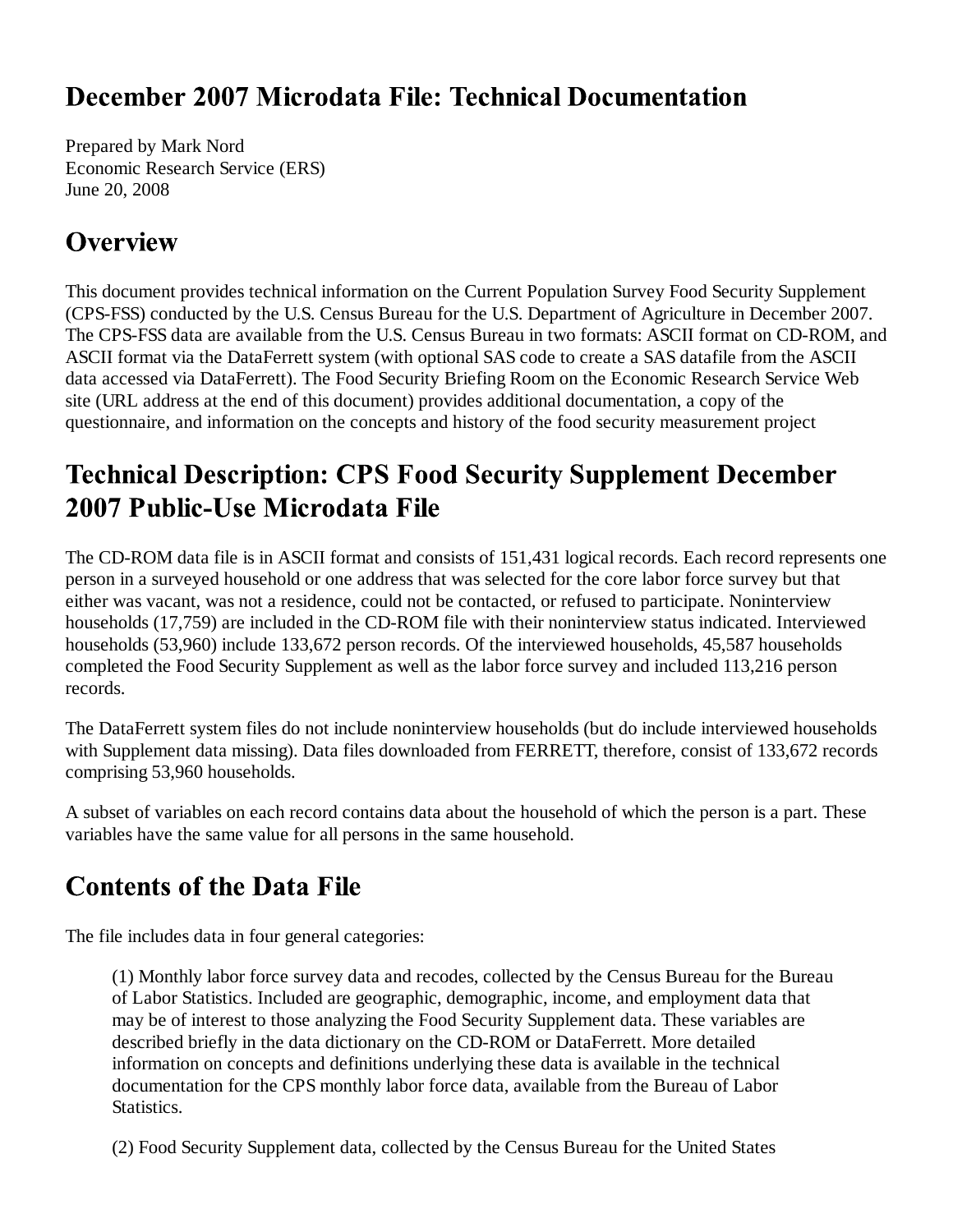Department of Agriculture. These data consist of answers by household respondents to questions about household food expenditures, use of food assistance programs, and experiences and behaviors related to food security. All of the Food Security Supplement data are household-level data.

(3) Food security status and scale variables calculated from the Food Security Supplement data by the Economic Research Service of the U. S. Department of Agriculture. These household-level variables (HRFS12CX-HRFS30DE) are described in detail later in this document. *NOTE: in 2007, the food security status and scale variables are missing in monthin-sample (HRMIS) 3 and 8 because test questions in these rotations did not function as expected. Food security weights are provided to weight the remaining month-in-sample groups up to represent the population. Information on weights is provided later in this document.*

(4) Weighting variables calculated by the Census Bureau as the number of persons or households represented by each person or household in the sample. Separate weights are calculated for the Food Security Supplement, the core CPS, and, in 2007, for the six month-in-sample groups with standard food security measures. Selection of appropriate weights for statistical estimation is described later in this document.

## **Contents of the Food Security Supplement Questionnaire**

A copy of the Food Security Supplement questionnaire is available on the ERS Web site (address at end of this document) and on the public-use data file CD-ROM available from the Census Bureau. Variable names in the data dictionary generally consist of the prefix HE (household variable, edited) followed by the question number from the questionnaire. The major sections are as follows:

- (1) Food Spending (HES1A-HES8)
- (2) Minimum Food Spending Needed (HES8B-HES8D)
- (3) Food Assistance Program Participation (HES9-HESP9)

(4) Food Sufficiency and Food Security (HESS1-HESSHM5). This section includes the 18 food security questions that are used to calculate the 12-month Food Security Scales as well as follow-up questions that are used to calculate the 30-day food security scales.

(5) Ways of Avoiding or Ameliorating Food Deprivation – Coping Strategies (HESC1-HESCM4).

### **Changes from Previous Years' Food Security Supplements**

The December 2007 food security supplement questionnaire remained unchanged from the December 2006 survey except as follows:

- The food security questions were reordered in the questionnaire so that all household- and adultreferenced questions are administered first, followed by the child-referenced items. The question numbers and variable names were retained from previous years to facilitate programming. Changes were made in internal screener specifications to accommodate the new order of questions, but these are transparent to data users and resulted in only negligible changes in item responses.
- Alternative versions of SS4 ("We couldn't afford to eat balanced meals") and SS6 ("We couldn't feed the children a balanced meal because we couldn't afford that") were tested in a split-ballot. Month-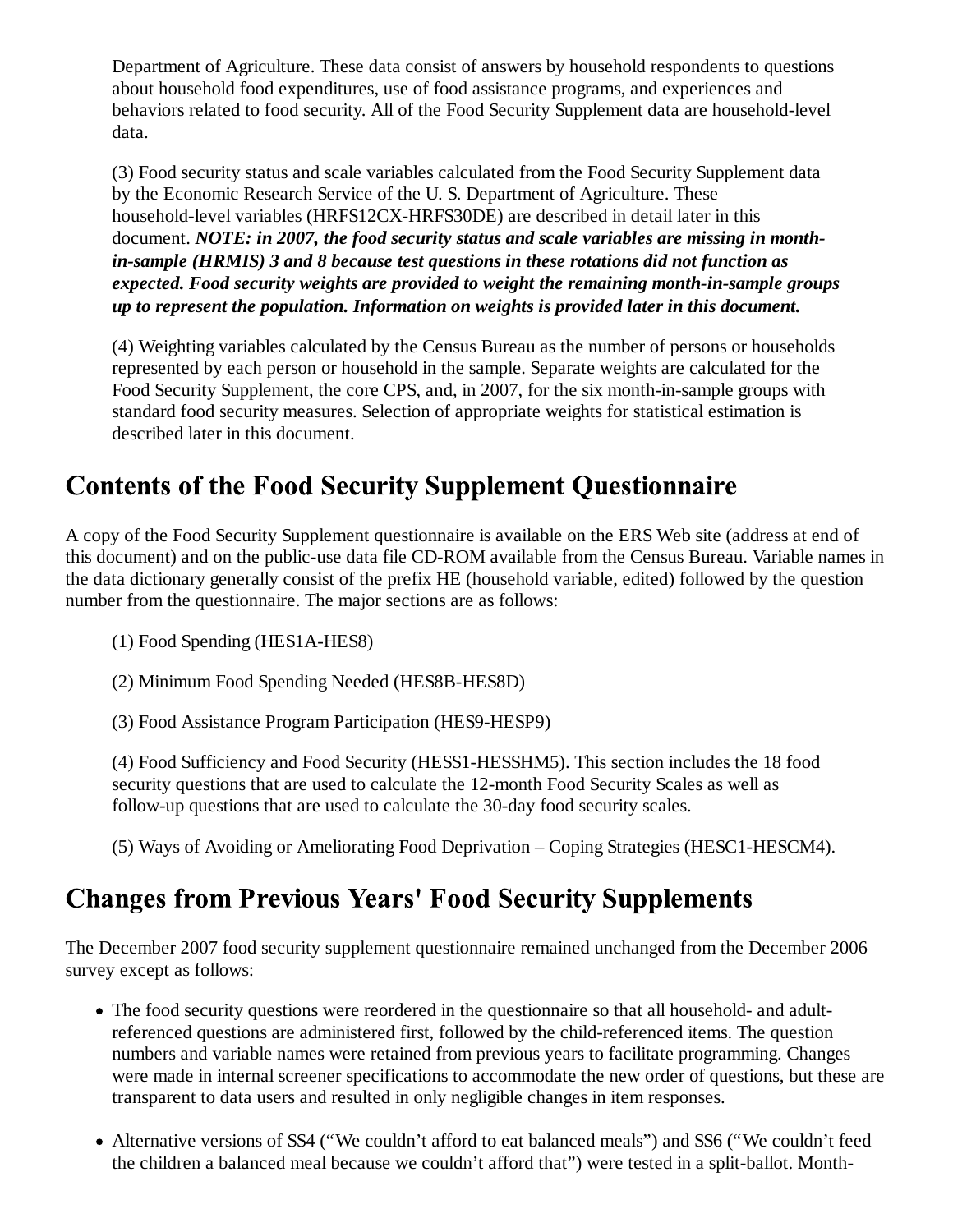in-sample (HRMIS) 1, 2, 5, and 6 used the standard question. HRMIS 4 and 7 used SS4A, "We couldn't afford to eat nutritious meals," and SS6A with similar wording regarding children's meals. HRMIS 3 and 8 used SS4B, "We couldn't afford to eat the quality and variety of foods that we should," and SS6B with similar wording regarding children's meals.

## **Screening of the Food Security Supplement**

The Food Security Supplement includes several screens to reduce respondent burden and to avoid asking questions that may seem inappropriate to respondents given other information they have provided in the survey. The screener variables use information from the monthly labor force core data as well as from the Food Security Supplement. Households with incomes above 185 percent of the poverty threshold (HRPOOR=2, approximated from HUFAMINC and HRNUMHOU) that responded "no" to HES9 were not asked the questions on participation in food assistance programs. Households with income above 185 percent of poverty that registered no indication of food stress on HES9 or HESS1 were not asked the rest of the questions in the "Food Sufficiency and Food Security" section or those in the "Ways of Avoiding or Ameliorating Food Deprivation" section. Households that were screened out at the initial screen are assumed to be highly food secure (raw score imputed as zero). However, if they were screened out at the initial screen without having given a valid response to either screening question, then the food security scale and status variables are coded as "No Response" (-9).

There were also two "internal" screeners in the adult section and one in the child section in the main food security section (the questions that are used to calculate the Household Food Security Scale). These series of questions are divided into blocks. Households that registered no indication of food stress in the preceding block are skipped over the remaining blocks and responses to questions in the skipped blocks are assumed to be negative. However, if they were screened out without having given a valid response to any of the questions in the scale, then the food security scale and status variables are coded as "No Response" (-9).

The screening rules that determine whether a household was asked the questions in the food security scale varied somewhat during the first four years of fielding the Food Security Supplement (1995-98). These different screening procedures affected the estimated prevalence of food security differently in each year. From 1998-2007, screening procedures have remained unchanged and prevalence rates are directly comparable. The variable HRFS12CX indicates screening status under the "common screen" that allows comparisons of food security prevalence rates across all years since data were first collected in 1995. To compare 2007 prevalence rates to those for 1995, 1996, or 1997, users will need to edit the food security status variable of interest to "high food security" (raw score=0) for households that would have been screened out under the common screen (HRFS12CX=1). Comparison can then be made to variables in the common screen series (HRFS12C1, -C2, -C3, and -C4) in any earlier year's data.

Screeners also were applied based on whether the household included any children, so that households without children were not asked questions that refer specifically to children. For this purpose, persons 17 or younger are classified as children except those who are household reference persons or spouses of household reference persons (PERRP=1, 2, or 3). Children's Food Security Scale variables are coded as "Not in Universe" (-1) if there were no children in the household.

## **Food Security Status and Scale Variables**

The main purpose of the Food Security Supplement is to provide information about the food security of the nation's households. Six series of variables are provided for this purpose. The first three series indicate the food security of households, children in households, and adults in households during the 12 months prior to the survey. The remaining three series indicated the food security of households, children in households, and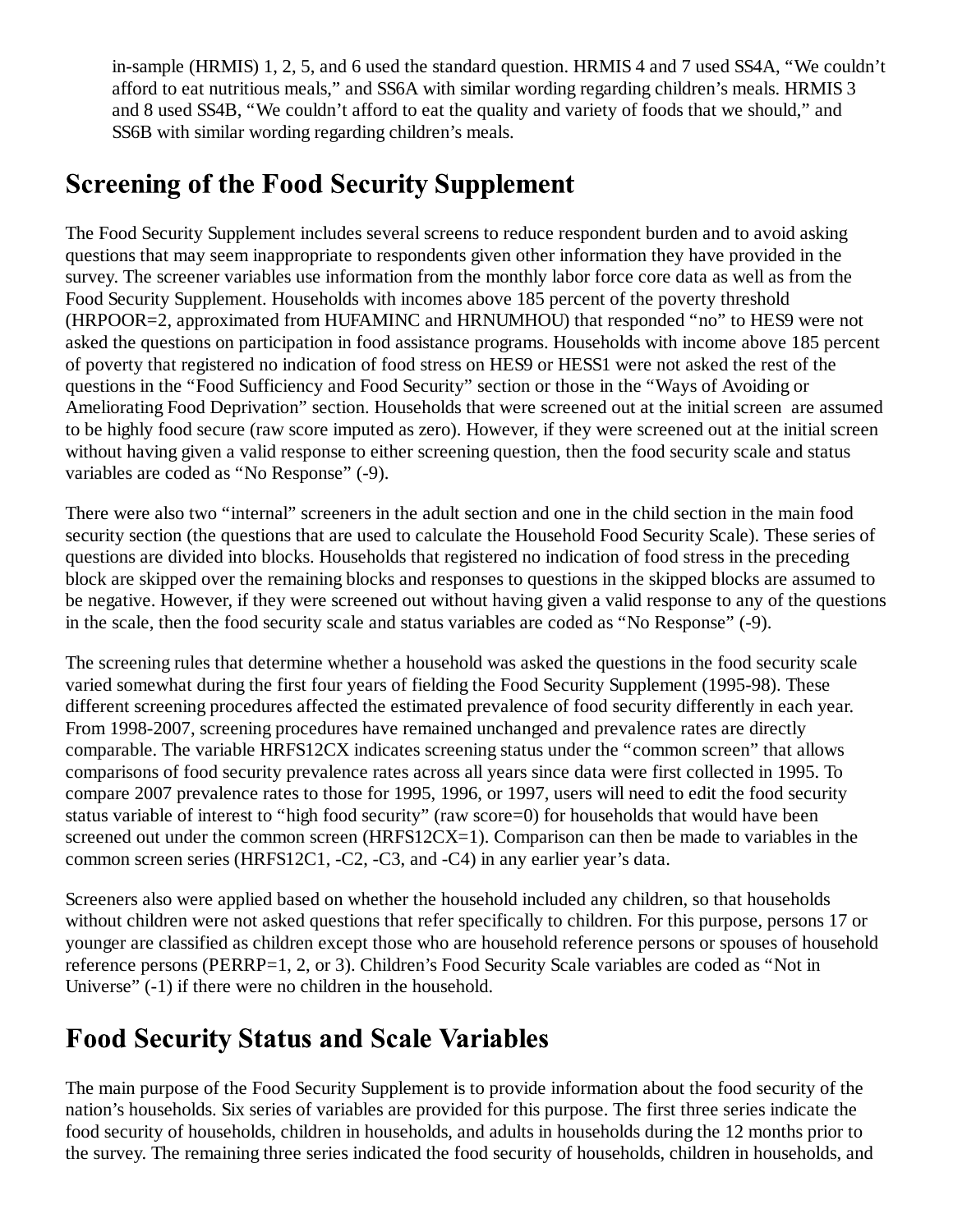adults in households during the 30 days prior to the survey. Each series includes one (or two in some series) categorical food security status variables, a raw score variable, and a scale score variable.

The food security status variables are as follows:

#### *Household Food Security Scale, 12-Month Reference Period*

- HRFS12M1 is a categorical variable that classifies households in three categories: food secure, low food security, and very low food security. Users may combine the latter two categories as food insecure.
- HRFS12MD is the same as HRFS12M1 except that the food-secure category is subdivided to differentiate households that reported no food-insecure conditions (high food security) from those that reported one or two food-insecure conditions (marginal food security).
- HRFS12M3 is the raw score—a count of the number of questions in the 12-month Household Food Security Scale that were affirmed by the household respondent.
- HRFS12M4 is the scale score, a continuous score based on fitting the data to a single-parameter Rasch model using item calibrations calculated from the 1998 data. Computed values range from about 1 to 14. Scale scores for households that affirmed no items cannot be calculated within the Rasch model. These households are food secure, but the degree of their food security is not known and may vary widely from household to household. They are assigned scale scores of -6 to remind users that they require special handling in analyses that assume linearity of the scale scores.

*Children's Food Security Scale, 12-Month Reference Period.*A set of food security variables indicating the food security of children in the household is calculated from responses to the 8 questions in the scale that ask specifically about food conditions among the children.

- HRFS12MC is a categorical variable that classifies households in three categories based on the food security of children in the household: food secure, low food security, and very low food security. Note that the coding of this variable differs from that of HRFS12M5 in 2004 and earlier years. HRFS12MC differentiates households with low food security among children (raw score 2, 3, and 4) from households in which children were food secure (raw score 0 and 1). The category very low food security among children in the 2005 and later years (HRFS12MC=3) is exactly equivalent to the category food insecure with hunger among children (HRFS12M5=2) in 2004 and earlier years.
- HRFS12M6 is the raw score on the 12-month child-referenced items.
- HRFS12M7 is the Rasch-model-based scale score on the Children's Food Security Scale.

*Adult Food Security Scale, 12-Month Reference Period.* A set of food security status variables indicating the level of food security among adults in the household is calculated from responses to the 10 questions in the scale that ask specifically about food conditions among adults in the household, and of the household in general. This variable provides a more nearly comparable measure of food security between households with and without children, or among households with children in different age ranges than does the Household Food Security Scale (the HRFS12M1—M4 series).

HRFS12M8 is a categorical variable based on the scale score (HRFS12ME) that classifies households in four categories of food security among adults: High, marginal, low, and very low. Users may combine the first two categories as indicating food security among adults and the latter two as indicating food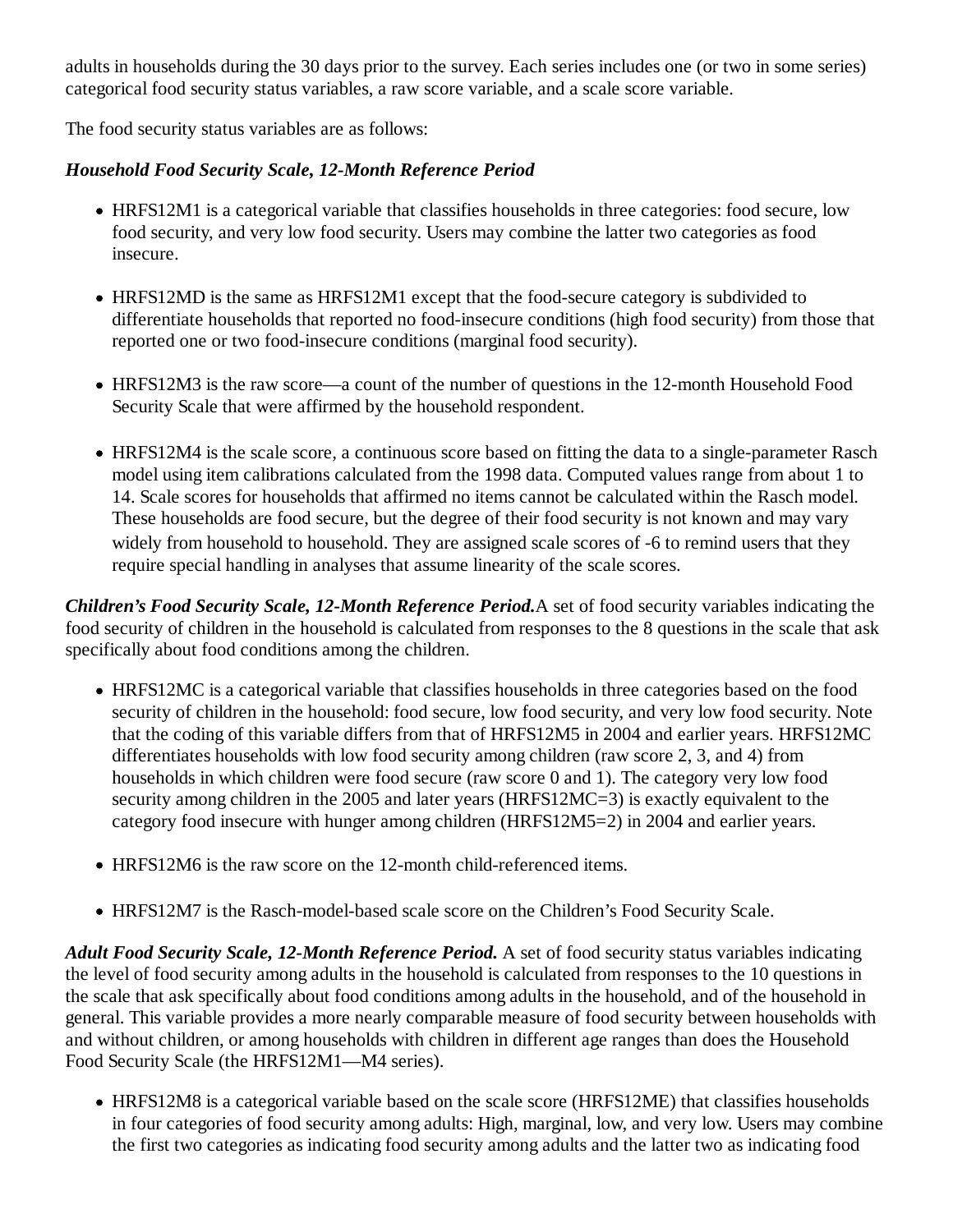insecurity among adults.

- HRFS12M9 is the raw score on the 12-month adult- and household-referenced items.
- HRFS12ME is the Rasch-model-based scale score on the Adult Food Security Scale.

*Household Food Security Scale, 30-Day Reference Period.* HRFS30D1, -D2, -D3 and -D4 correspond to HRFS12M1, -MD, -M3, and -M4, except that they are based on food security conditions during the 30-day period prior to the food security survey rather than the 12-month period. *Note: these variables are not comparable with the 30-day food security variables in 2004 and earlier years' data (HRFS30M1, M2, and M3). The earlier years' measures were based on only a subset of the items in the scale in 2005 and later years.*

*Children's Food Security Scale, 30-Day Reference Period.* HRFS30D5, -D6, and -D7 correspond to HRFS12MC, -M6, and -M7, except that they are based on food security conditions among children during the 30-day period prior to the food security survey rather than the 12-month period.

*Adult Food Security Scale, 30-Day Reference Period.* HRFS30D8, -D9, and -DE correspond to HRFS12M8, -M9, and -ME, except that they are based on food security conditions among adults during the 30-day period prior to the food security survey rather than the 12-month period.

# **Constructing Household Characteristics from Person Records**

To compute some household characteristics such as household size, presence of children, or presence of elderly members, it is necessary to identify the records of all persons in the same household. Households are uniquely and completely identified by three variables in combination: State of residence (GESTCEN), and two household identifiers (HRHHID and HRHHID2). Characteristics of the household reference person can be assigned from the person record with PERRP 1 or 2, which will always be the record with the lowestnumbered PERRP in the household. To match to other months' CPS files, add the HRMIS variable to the household identification, adjusting one of the files for the difference in survey month.

# **Weights—Estimating Population Distributions of Person and Household Characteristics**

The CPS is a complex probability sample, and interviewed households as well as persons in those households are assigned weights so that the full interviewed sample represents the total national non-institutionalized civilian population. Initial weights are assigned based on probability of selection into the sample, and weights are then adjusted iteratively to match population controls for selected demographic characteristics at State and national levels. There are three sets of household and person weights in this data file: (1) labor force survey weights, (2) Food Security Supplement weights, and (3) food security prevalence weights.

The labor force survey weights, HWHHWGT for households and PWSSWGT for persons, are positive for persons in all interviewed households (except that person weights for persons in the armed forces are zero or missing). These weights would be appropriate for analyzing whether households or persons who completed the Supplement differed from those who declined to complete the Supplement.

About 15 percent of eligible households completed the core labor force survey but declined to complete the Food Security Supplement. The Supplement weights, HHSUPWGT for households and PWSUPWGT for persons, are adjusted for Supplement nonresponse so that the Supplement respondents represent the national civilian non-institutionalized population. These weights are appropriate for estimating household distributions